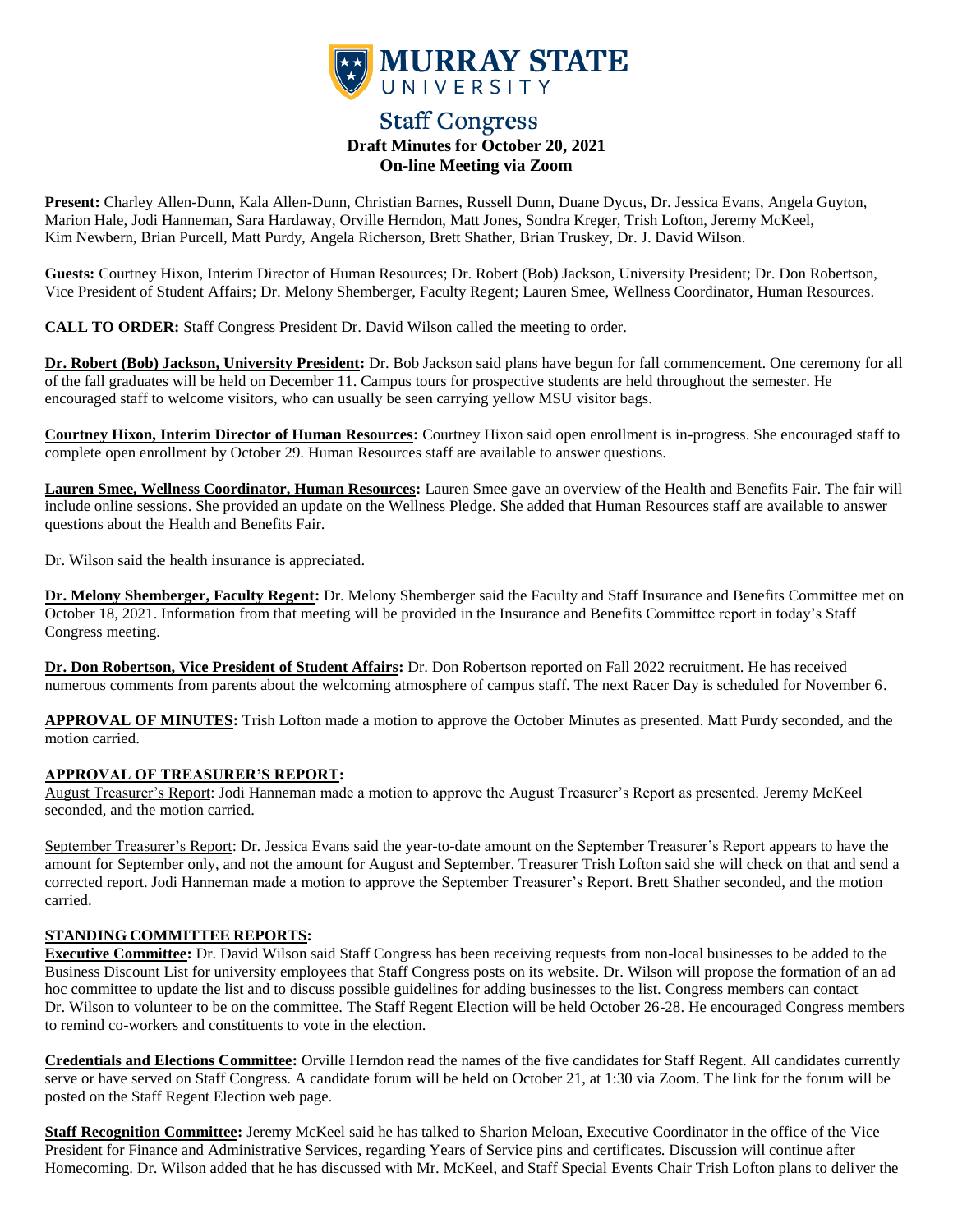## Staff Congress Draft Minutes for October 20, 2021 Page 2 of 3

certificates and pins to staff. Congress members interested in assisting with delivery of Years of Service certificates and pins may contact the Staff Recognition and Staff Special Events Committees.

**Staff Special Events Committee:** Trish Lofton said the committee will meet soon after Homecoming to plan the December 14 Staff Holiday Reception. Dr. Wilson said he has contacted Jackie Dudley, Vice President of Finance and Administrative Services, and President Dr. Bob Jackson to discuss the possibility of a staff appreciation event for December or after December, to replace the postponed Staff Appreciation Luncheon that was scheduled for August 2021.

**Communications Committee:** Christian Barnes reported that he and Dr. Wilson have discussed via email the tasks of the Communications Committee. Based on the Staff Survey results, the committee would like to continue preparing a Staff Congress newsletter and communicate with staff throughout the year. The committee welcomes ideas and suggestions. Dr. Wilson added that staff and events can be featured in the newsletter.

#### **Working Conditions Committee:** No report.

**Staff Survey Committee:** Dr. Jessica Evens reported that the committee will wait until a new Staff Regent is elected before discussing any potential changes to the survey, as the Staff Regent and the Staff Survey Committee work together on the survey. The committee is currently focusing on the results from the most recent survey. The committee will meet on October 28.

**Staff Congress Foundation Textbook Scholarship Committee:** Kala Allen-Dunn reported that the committee met on October 19 to select textbook scholarship recipients for the fall semester. Dr. Wilson said the scholarship recipients are invited to attend the next Staff Congress meeting.

#### **Personnel Polices Committee:** No report.

#### **UNIVERSITY-WIDE COMMITTEES:**

**Faculty and Staff Insurance and Benefits Committee:** Orville Herndon reported on the October 15 Faculty and Staff Insurance and Benefits Committee meeting. Items discussed include tuition waivers for retirees and part-time staff which ended in 2021; Health Fair and open enrollment information; parental leave for birth and adoption; and the bereavement policy. The committee will meet via Zoom on November 15, and will be discussing flex benefits. Employees can send comments to the committee.

**Intercollegiate Athletic Council:** No report.

**Naming Campus Facilities Committee:** No report.

**Judicial Board:** No report.

**Sick Leave Appeals Committee:** Dr. David Wilson said Staff Congress members interested in serving on the Sick Leave Appeals committee may contact him.

**International Studies Advisory Committee:** Staff Congress members interested in serving on this committee may contact Dr. David Wilson.

**Budget Advisory Committee:** No report.

**Shared Governance Committee:** No report.

**Parking Advisory Committee:** Duane Dycus said the committee will meet today to discuss Curris Center parking lot data and potential changes to the parking lot based on the data.

## **AD HOC COMMITTEES:**

**Bylaws Revision Committee:** No report.

**Staff Handbook Committee**: Matt Purdy reported that the proposed updates to the Staff Handbook have been forwarded to Jackie Dudley. Dr. Wilson said he has asked Ms. Dudley who approves the proposed changes. Dr. Wilson will report the response back to Staff Congress.

**Diversity Committee:** Brett Shather said the committee will meet in November.